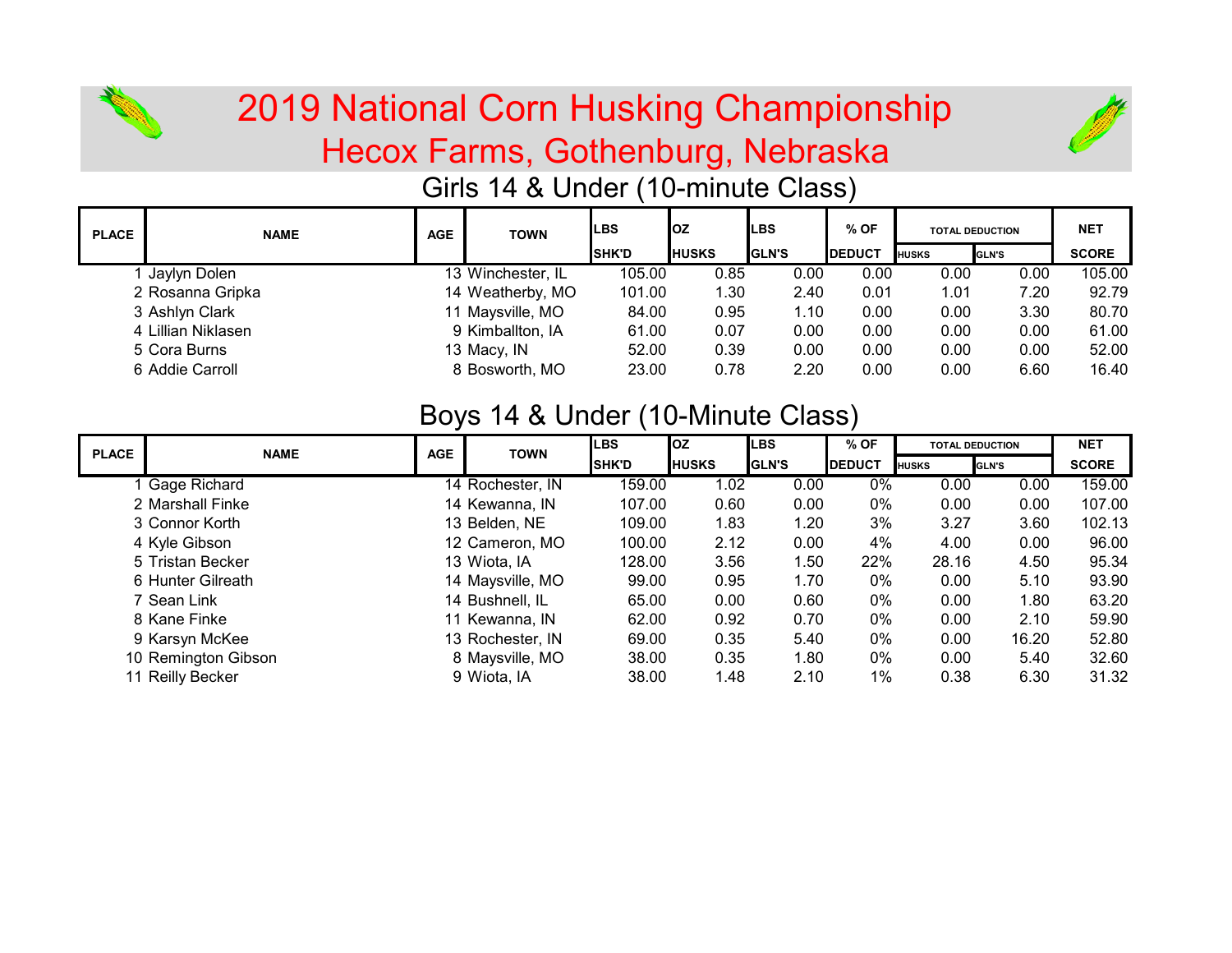#### Girls 15-20 (10-Minute Class)

| <b>PLACE</b> | <b>NAME</b>         | <b>AGE</b> | <b>TOWN</b>       | <b>LBS</b>   | loz            | <b>ILBS</b>   | $%$ OF        |              | <b>TOTAL DEDUCTION</b> | <b>NET</b>   |
|--------------|---------------------|------------|-------------------|--------------|----------------|---------------|---------------|--------------|------------------------|--------------|
|              |                     |            |                   | <b>SHK'D</b> | <b>I</b> HUSKS | <b>IGLN'S</b> | <b>DEDUCT</b> | <b>HUSKS</b> | GLN'S                  | <b>SCORE</b> |
|              | Grace Schroeder     |            | 16 Liberty, MO    | 125.00       | 1.16           | 1.60          | 0%            | 0.00         | 4.80                   | 120.20       |
|              | 2 Averie Penning    |            | 17 Atchison, KS   | 121.00       | 1.23           | 2.20          | 0%            | 0.00         | 6.60                   | 114.40       |
|              | 3 McKenzie Gilreath |            | 16 Maysville, MO  | 118.00       | 2.54           | 3.60          | 10%           | 11.80        | 10.80                  | 95.40        |
|              | 4 Savanah Hill      |            | 15 Atchison, KS   | 93.00        | 2.15           | 0.00          | 4%            | 3.72         | 0.00                   | 89.28        |
|              | 5 Kaitlyn Dykstra   |            | 18 Brooksings, SD | 86.00        | 1.02           | 0.00          | $0\%$         | 0.00         | 0.00                   | 86.00        |
|              | 6 Li Cook           |            | 15 Cameron, MO    | 60.00        | 0.28           | 0.60          | 0%            | 0.00         | 1.80                   | 58.20        |

## Boys 15-20 (10-Minute Class)

| <b>PLACE</b> | <b>NAME</b>      | <b>AGE</b> | <b>TOWN</b>       | <b>LBS</b>     | <b>loz</b>     | <b>ILBS</b>   | % OF           |              | <b>TOTAL DEDUCTION</b> | <b>NET</b>   |
|--------------|------------------|------------|-------------------|----------------|----------------|---------------|----------------|--------------|------------------------|--------------|
|              |                  |            |                   | <b>I</b> SHK'D | <b>I</b> HUSKS | <b>IGLN'S</b> | <b>IDEDUCT</b> | <b>HUSKS</b> | <b>GLN'S</b>           | <b>SCORE</b> |
|              | Johnathan Lauer  |            | 19 Gothenburg, NE | 172.00         | 0.71           | 0.00          | 0%             | 0.00         | 0.00                   | 172.00       |
|              | 2 Bradley Korth  |            | 20 Randolph, NE   | 174.00         | .59            | 0.00          | 2%             | 3.48         | 0.00                   | 170.52       |
|              | 3 Nickolas Myers |            | 18 Polo, MO       | 158.00         | .09            | 1.20          | 0%             | 0.00         | 3.60                   | 154.40       |
|              | 4 Cole Gripka    |            | 17 Weatherby, MO  | 141.00         | 0.88           | 1.00          | 0%             | 0.00         | 3.00                   | 138.00       |

#### Golden Agers Men 75+ (10-Minute Class)

| <b>PLACE</b> | <b>NAME</b>         | <b>AGE</b> | <b>TOWN</b>           | <b>LBS</b>   | lOZ.           | <b>LBS</b>     | $%$ OF         |              | <b>TOTAL DEDUCTION</b> | <b>NET</b>   |
|--------------|---------------------|------------|-----------------------|--------------|----------------|----------------|----------------|--------------|------------------------|--------------|
|              |                     |            |                       | <b>SHK'D</b> | <b>I</b> HUSKS | <b>I</b> GLN'S | <b>IDEDUCT</b> | <b>HUSKS</b> | <b>GLN'S</b>           | <b>SCORE</b> |
|              | 1 Cloid Farley      |            | 83 Elk Horn, IA       | 168.00       | 1.20           | 1.00           | 0%             | 0.00         | 3.00                   | 165.00       |
|              | 2 Roland Lauer      |            | Gothenburg, NE        | 149.00       | 0.71           | 0.00           | 0%             | 0.00         | 0.00                   | 149.00       |
|              | 3 Jerry Miller      |            | 79 Manchester, IL     | 141.00       | 1.27           | 0.00           | 1%             | 1.41         | 0.00                   | 139.59       |
|              | 4 Paul Korth        |            | 88 Randolph, NE       | 144.00       | 2.12           | 0.00           | 4%             | 5.76         | 0.00                   | 138.24       |
|              | 5 Arvid Janzen      |            | 86 Henderson, Ne      | 138.00       | 1.16           | 0.00           | 0%             | 0.00         | 0.00                   | 138.00       |
|              | 6 Tom Newberger     |            | Canistota, SD         | 140.00       | 0.35           | 0.90           | 0%             | 0.00         | 2.70                   | 137.30       |
|              | 7 John Becker       |            | 86 Carrollton, MO     | 122.00       | 1.66           | 0.00           | 2%             | 2.44         | 0.00                   | 119.56       |
|              | 8 Roger Johnson     |            | 76 Flahdreau, SD      | 132.00       | 2.75           | 1.40           | 13%            | 17.16        | 4.20                   | 110.64       |
|              | 9 DeWayne Adams     |            | 84 Davis Junction, IL | 135.00       | 3.32           | 0.00           | 19%            | 25.65        | 0.00                   | 109.35       |
|              | 10 Richard Bartmess |            | 76 LaPorte, IN        | 104.00       | 0.63           | 0.00           | 0%             | 0.00         | 0.00                   | 104.00       |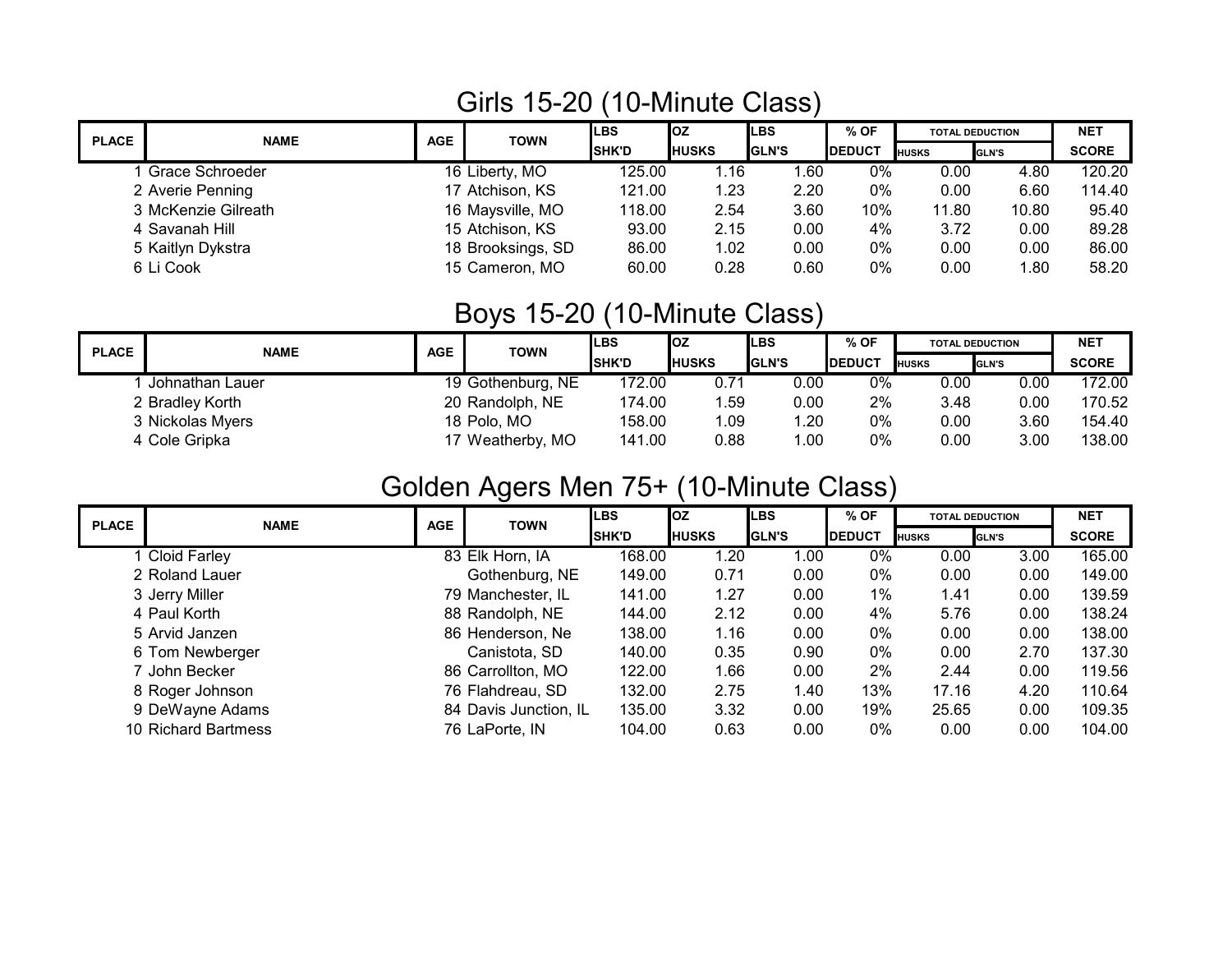## Golden Agers Women 75+ (10-Minute Class)

| <b>PLACE</b> | <b>NAME</b>       | <b>AGE</b> | <b>TOWN</b>         | <b>LBS</b>     | loz          | ILBS          | $%$ OF         |                | <b>TOTAL DEDUCTION</b> | <b>NET</b>   |
|--------------|-------------------|------------|---------------------|----------------|--------------|---------------|----------------|----------------|------------------------|--------------|
|              |                   |            |                     | <b>I</b> SHK'D | <b>HUSKS</b> | <b>IGLN'S</b> | <b>IDEDUCT</b> | <b>I</b> HUSKS | <b>GLN'S</b>           | <b>SCORE</b> |
|              | Marlene Otte      |            | 76 Fort Calhoun, NE | 119.00         | .59          | 0.40          | 2%             | 2.38           | 1.20                   | 115.42       |
|              | 2 Donna Fairbanks |            | 76 Oskaloosa, KS    | 89.00          | 0.56         | 0.00          | 0%             | 0.00           | 0.00                   | 89.00        |
|              | 3 Marilyn Gerken  |            | 75 Lake City, MN    | 78.00          | 0.78         | 0.00          | 0%             | 0.00           | 0.00                   | 78.00        |
|              | 4 Pat Becker      |            | 81 Carrollton, MO   | 78.00          | 2.15         | 0.50          | 4%             | 3.12           | 1.50                   | 73.38        |
|              | 5 Jean Bartmess   |            | 79 LaPorte, IN      | 46.00          | 0.42         | 0.70          | 0%             | 0.00           | 2.10                   | 43.90        |

## Women 21-49 (20-Minute Class)

| <b>PLACE</b> | <b>NAME</b>              | <b>AGE</b> | <b>TOWN</b>      | <b>LBS</b>   | <b>OZ</b>    | <b>LBS</b>     | $%$ OF         | <b>TOTAL DEDUCTION</b> |              | <b>NET</b>   |
|--------------|--------------------------|------------|------------------|--------------|--------------|----------------|----------------|------------------------|--------------|--------------|
|              |                          |            |                  | <b>SHK'D</b> | <b>HUSKS</b> | <b>I</b> GLN'S | <b>IDEDUCT</b> | <b>HUSKS</b>           | <b>GLN'S</b> | <b>SCORE</b> |
|              | Sarah Manuel             |            | 25 Sedalia, MO   | 407.00       | 2.72         | 3.40           | 10%            | 40.70                  | 10.20        | 356.10       |
|              | 2 Erin Fairley           |            | 36 Brady, NE     | 374.00       | 2.33         | 0.70           | 7%             | 26.18                  | 2.10         | 345.72       |
|              | 3 Lainie Kringen-Scholtz |            | 28 Wentworth, SD | 310.00       | 1.41         | 1.30           | 1%             | 3.10                   | 3.90         | 303.00       |
|              | 4 Shanna Clark           |            | 78 Maysville, MO | 314.00       | 1.27         | 3.20           | 1%             | 3.14                   | 9.60         | 301.26       |
|              | 5 Michelle Paul          |            | 47 Eaton, OH     | 313.00       | 2.33         | 1.10           | 7%             | 21.91                  | 3.30         | 287.79       |
|              | 6 Laura Tobiassen        |            | 49 Minden, NE    | 262.00       | 1.34         | 1.90           | 1%             | 2.62                   | 5.70         | 253.68       |
|              | 7 Jenna Penning          |            | 29 Atchison, KS  | 255.00       | 1.23         | 1.10           | 0%             | 0.00                   | 3.30         | 251.70       |
|              | 8 Renee Cook             |            | 42 Cameron, MO   | 243.00       | 1.69         | 0.00           | 2%             | 4.86                   | 0.00         | 238.14       |
|              | 9 Kylee Buzzell          |            | 37 Oakley, KS    | 218.00       | 1.94         | 0.00           | 3%             | 6.54                   | 0.00         | 211.46       |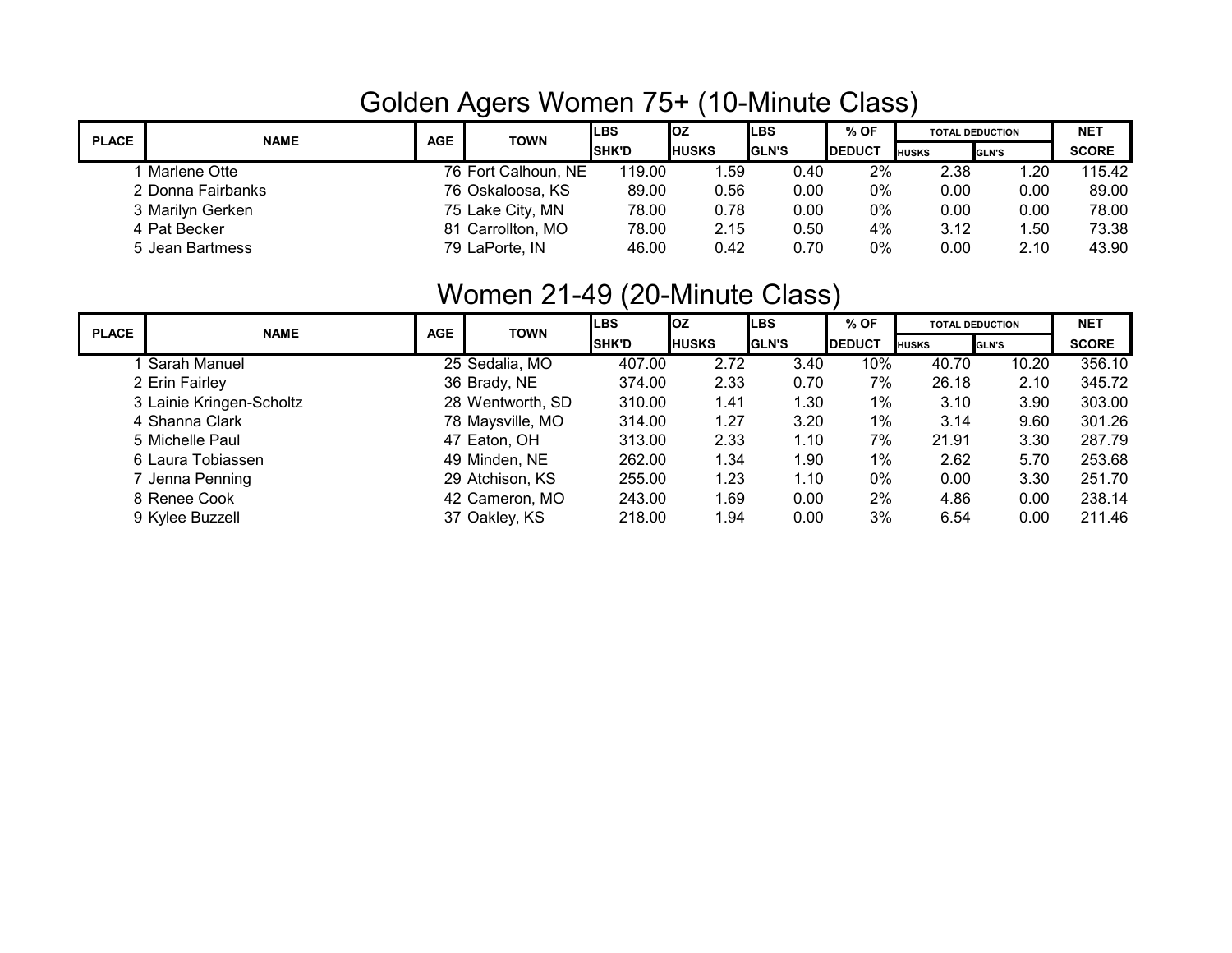| <b>PLACE</b> | <b>NAME</b>           | AGE | <b>TOWN</b>       | $\cdot$<br><b>LBS</b> | loz          | <b>LBS</b>   | $%$ OF        |              | <b>TOTAL DEDUCTION</b> | <b>NET</b>   |
|--------------|-----------------------|-----|-------------------|-----------------------|--------------|--------------|---------------|--------------|------------------------|--------------|
|              |                       |     |                   | <b>SHK'D</b>          | <b>HUSKS</b> | <b>GLN'S</b> | <b>DEDUCT</b> | <b>HUSKS</b> | <b>GLN'S</b>           | <b>SCORE</b> |
|              | Joseph R Penning      |     | 30 Atchison, KS   | 409.00                | 2.22         | 0.00         | 4%            | 16.36        | 0.00                   | 392.64       |
|              | 2 Glen Riley          |     | 41 Maysville, MO  | 383.00                | 0.56         | 0.50         | 0%            | 0.00         | 1.50                   | 381.50       |
|              | 3 Rob Castle          |     | 34 Greenville, OH | 380.00                | 0.74         | 0.00         | 0%            | 0.00         | 0.00                   | 380.00       |
|              | 4 Derek Kirkpatrick   |     | Jacksonville, IL  | 378.00                | 1.23         | 0.00         | 0%            | 0.00         | 0.00                   | 378.00       |
|              | 5 Daniel Clark        |     | 35 Maysville, MO  | 372.00                | 1.62         | 0.00         | 2%            | 7.44         | 0.00                   | 364.56       |
|              | 6 Dain Niklasen       |     | 32 Kimballton, IA | 361.00                | 0.74         | 1.40         | 0%            | 0.00         | 4.20                   | 356.80       |
|              | 7 Josh Gibson         |     | 27 Maysville, MO  | 374.00                | 2.40         | 1.50         | 7%            | 26.18        | 4.50                   | 343.32       |
|              | 8 Robert "Skip" Hecox |     | 30 Stapleton, NE  | 345.00                | 1.20         | 1.80         | 0%            | 0.00         | 5.40                   | 339.60       |
|              | 9 Lane Eckerote       |     | 22 Macy, IN       | 319.00                | 1.16         | 2.30         | 0%            | 0.00         | 6.90                   | 312.10       |
|              | 10 Aaron Lauer        |     | 26 Gothenburg, NE | 312.00                | 0.63         | 0.00         | 0%            | 0.00         | 0.00                   | 312.00       |
|              | 11 Lance Lauer        |     | 35 Gothenburg, NE | 307.00                | 1.69         | 2.10         | 2%            | 6.14         | 6.30                   | 294.56       |
|              | 12 Jacob Moser        |     | 28 Lancaster, KS  | 303.00                | 2.12         | 2.20         | 4%            | 12.12        | 6.60                   | 284.28       |
|              | 13 Adam Kasten        |     | 29 Newulm, MN     | 280.00                | 2.15         | 1.40         | 4%            | 11.20        | 4.20                   | 264.60       |

#### Men 21-49 (20-Minute Class)

# Women 50 & Up (20-Minute Class)

| <b>PLACE</b> | <b>NAME</b>        | <b>AGE</b> | <b>TOWN</b>        | <b>I</b> LBS | <b>loz</b>   | <b>LBS</b>   | $%$ OF         |              | <b>TOTAL DEDUCTION</b> | <b>NET</b>   |
|--------------|--------------------|------------|--------------------|--------------|--------------|--------------|----------------|--------------|------------------------|--------------|
|              |                    |            |                    | <b>SHK'D</b> | <b>HUSKS</b> | <b>GLN'S</b> | <b>IDEDUCT</b> | <b>HUSKS</b> | <b>GLN'S</b>           | <b>SCORE</b> |
|              | Nita Burnside      |            | 62 West Manchester | 328.00       | 1.62         | 0.70         | 2%             | 6.56         | 2.10                   | 319.34       |
|              | 2 Kathy Magie      |            | 52 Greenville, OH  | 324.00       | 1.48         | 0.70         | $1\%$          | 3.24         | 2.10                   | 318.66       |
|              | 3 Robin Pullen     |            | 56 Maysville, MO   | 302.00       | 2.15         | 3.60         | 4%             | 12.08        | 10.80                  | 279.12       |
|              | 4 Mary Clark       |            | 60 Flandreau, SD   | 272.00       | 0.85         | 2.00         | 0%             | 0.00         | 6.00                   | 266.00       |
|              | 5 Kathy Ofstie     |            | 65 Goodhue, MN     | 274.00       | 1.20         | 2.80         | 0%             | 0.00         | 8.40                   | 265.60       |
|              | 6 Julie Schroeder  |            | 52 Liberty, Mo     | 263.00       | 1.23         | 0.00         | 0%             | 0.00         | 0.00                   | 263.00       |
|              | 7 Joan Carroll     |            | 56 Bosworth, MO    | 265.00       | 1.30         | 0.00         | $1\%$          | 2.65         | 0.00                   | 262.35       |
|              | 8 Phyllis Calloway |            | 73 Macy, IN        | 267.00       | 2.89         | 2.80         | 13%            | 34.71        | 8.40                   | 223.89       |
|              | 9 Carol Kiecksee   |            | 61 Flandreau, SD   | 184.00       | 0.85         | 1.80         | 0%             | 0.00         | 5.40                   | 178.60       |
|              | 10 Kathy Penning   |            | 68 Atchison, KS    | 159.00       | 2.22         | 1.20         | 4%             | 6.36         | 3.60                   | 149.04       |
|              | 11 Shirley Klopp   |            | 70 Danville, IA    | 146.00       | 0.81         | 0.00         | 0%             | 0.00         | 0.00                   | 146.00       |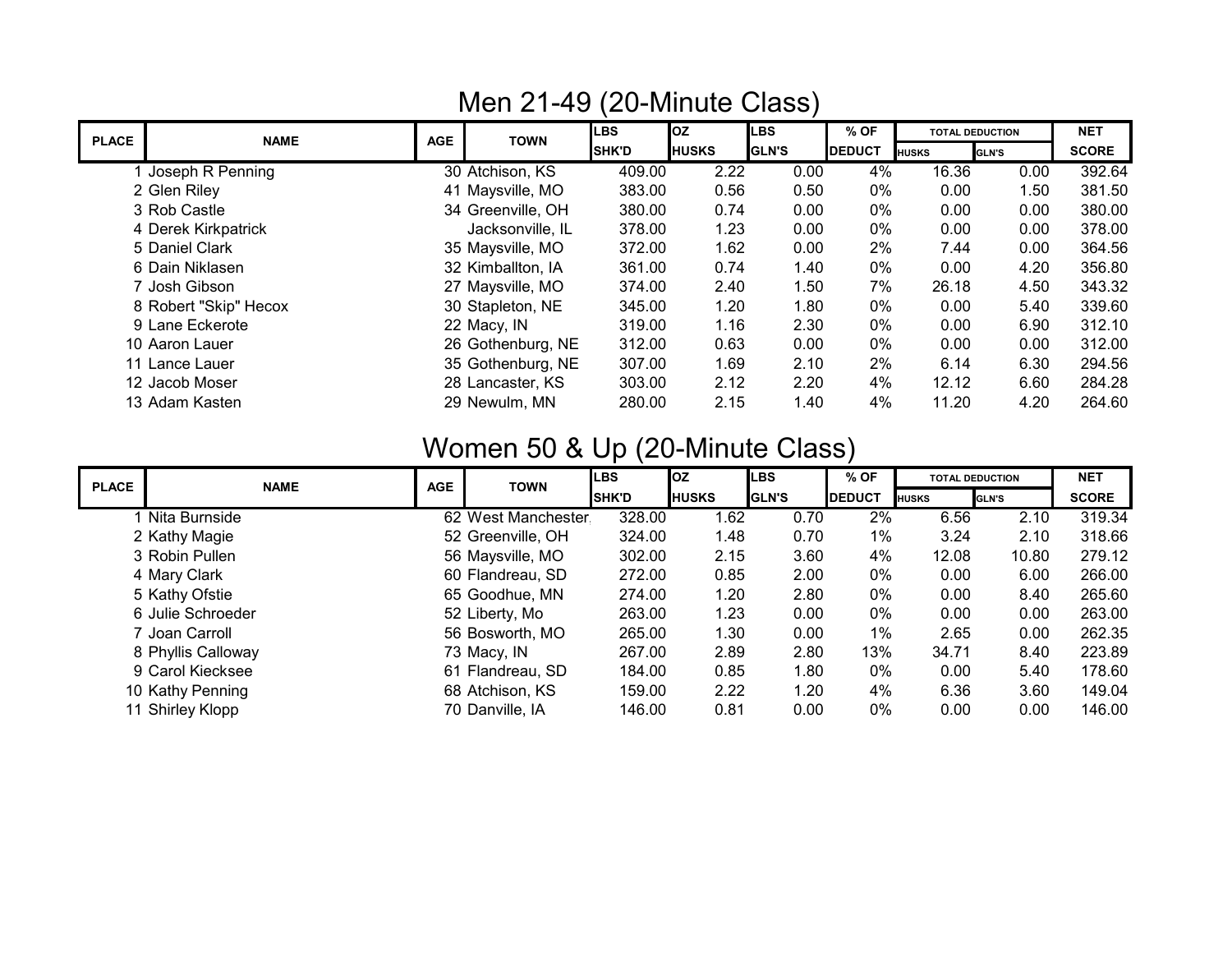|              |                   |            |                   | $\sim$       |              |              |               |                        |              |              |
|--------------|-------------------|------------|-------------------|--------------|--------------|--------------|---------------|------------------------|--------------|--------------|
| <b>PLACE</b> | <b>NAME</b>       | <b>AGE</b> | <b>TOWN</b>       | LBS          | <b>l</b> oz  | <b>LBS</b>   | $%$ OF        | <b>TOTAL DEDUCTION</b> |              | <b>NET</b>   |
|              |                   |            |                   | <b>SHK'D</b> | <b>HUSKS</b> | <b>GLN'S</b> | <b>DEDUCT</b> | <b>HUSKS</b>           | <b>GLN'S</b> | <b>SCORE</b> |
|              | <b>Bill Doyle</b> |            | 64 Flandreau, SD  | 380.00       | 1.69         | 0.00         | $2\%$         | 7.60                   | 0.00         | 372.40       |
|              | 2 Jerry Guthrie   |            | 52 Alma, NE       | 361.00       | 1.41         | 0.70         | $1\%$         | 3.61                   | 2.10         | 355.29       |
|              | 3 Todd Kringen    |            | 53 Madison, SD    | 345.00       | 1.13         | 1.40         | 0%            | 0.00                   | 4.20         | 340.80       |
|              | 4 John Myers      |            | 51 Polo, MO       | 349.00       | 1.09         | 2.90         | 0%            | 0.00                   | 8.70         | 340.30       |
|              | 5 Arlen Miller    |            | 57 Plymouth, IN   | 332.00       | 0.74         | 2.40         | 0%            | 0.00                   | 7.20         | 324.80       |
|              | 6 Bob Penning     |            | 64 Atchison, KS   | 324.00       | 1.20         | 0.00         | 0%            | 0.00                   | 0.00         | 324.00       |
|              | 7 Richard Morrial |            | 69 Tabor, IA      | 333.00       | 1.76         | 1.90         | 3%            | 9.99                   | 5.70         | 317.31       |
|              | 8 Jerry Kasten    |            | 59 Gaylord, MN    | 315.00       | 0.42         | 0.00         | 0%            | 0.00                   | 0.00         | 315.00       |
|              | 9 Britt Anderson  |            | 67 Gothenburg, NE | 337.00       | 2.29         | 0.70         | 7%            | 23.59                  | 2.10         | 311.31       |
|              | 10 Gary Peters    |            | 66 Elk Creek, NE  | 307.00       | 1.09         | 0.50         | 0%            | 0.00                   | 1.50         | 305.50       |
|              | 11 Rolland Miller |            | 55 Plymouth, IN   | 322.00       | 2.29         | 1.70         | 7%            | 22.54                  | 5.10         | 294.36       |
|              | 12 Craig Korth    |            | 56 Thornton, CO   | 297.00       | 1.23         | 1.10         | 0%            | 0.00                   | 3.30         | 293.70       |
|              | 13 David Magie    |            | 50 Greenville, OH | 288.00       | 0.60         | 1.10         | 0%            | 0.00                   | 3.30         | 284.70       |
|              | 14 David Shafer   |            | 69 Henderson, MI  | 289.00       | 2.72         | 0.30         | 10%           | 28.90                  | 0.90         | 259.20       |
|              | 15 Bruce Swanson  |            | 60 Kennedy, AL    | 253.00       | 0.88         | 0.00         | 0%            | 0.00                   | 0.00         | 253.00       |
|              | 17 Dennis Davis   |            | 58 Laclede, Mo    | 261.00       | 2.12         | 1.00         | 4%            | 10.44                  | 3.00         | 247.56       |
|              | 18 John Scherer   |            | 60 Lancaster, KS  | 216.00       | 1.87         | 0.00         | 3%            | 6.48                   | 0.00         | 209.52       |
|              |                   |            |                   |              |              |              |               |                        |              |              |

## Men 50 & Up (20-Minute Class)

# Women's Open (20-Minute Class)

| <b>PLACE</b> | <b>NAME</b>            | <b>AGE</b> | <b>TOWN</b>         | <b>LBS</b>   | loz           | <b>LBS</b>    | $%$ OF         |              | <b>TOTAL DEDUCTION</b> | <b>NET</b>   |
|--------------|------------------------|------------|---------------------|--------------|---------------|---------------|----------------|--------------|------------------------|--------------|
|              |                        |            |                     | <b>SHK'D</b> | <b>IHUSKS</b> | <b>IGLN'S</b> | <b>IDEDUCT</b> | <b>HUSKS</b> | <b>GLN'S</b>           | <b>SCORE</b> |
|              | Nancy Miller           |            | 60 Manchester, IL   | 398.00       | 0.88          | 0.70          | 0%             | 0.00         | 0.00                   | 398.00       |
|              | 2 Jammi Daise          |            | Oregon, MO          | 395.00       | 1.48          | 0.70          | $1\%$          | 3.95         | 0.00                   | 391.05       |
|              | 3 Emma Schnepf         |            | 44 Boonville, MO    | 336.00       | 1.52          | 3.60          | 2%             | 6.72         | 0.00                   | 329.28       |
|              | 4 Rochelle Myers       |            | 48 Polo, MO         | 334.00       | 1.73          | 2.00          | 2%             | 6.68         | 1.80                   | 325.52       |
|              | 5 Julia VanLear        |            | 63 Cerand River, IA | 329.00       | 1.69          | 2.80          | 2%             | 6.58         | 0.00                   | 322.42       |
|              | 6 Marcia Rastede       |            | 61 Allen, NE        | 265.00       | 1.98          | 0.00          | 3%             | 7.95         | 3.90                   | 253.15       |
|              | 7 Ayme Barry           |            | 43 Raymond, NE      | 229.00       | 1.41          | 0.00          | $1\%$          | 2.29         | 0.00                   | 226.71       |
| <b>DNQ</b>   | Lainie Kringer-Scholtz |            | 28 Wentworth, SD    | 349.00       | 2.05          | 2.80          | 4%             | 13.96        | 1.50                   | 333.54       |
|              |                        |            |                     | 0.00         | 0.00          | 1.80          | 0%             | 0.00         | 0.00                   | 0.00         |